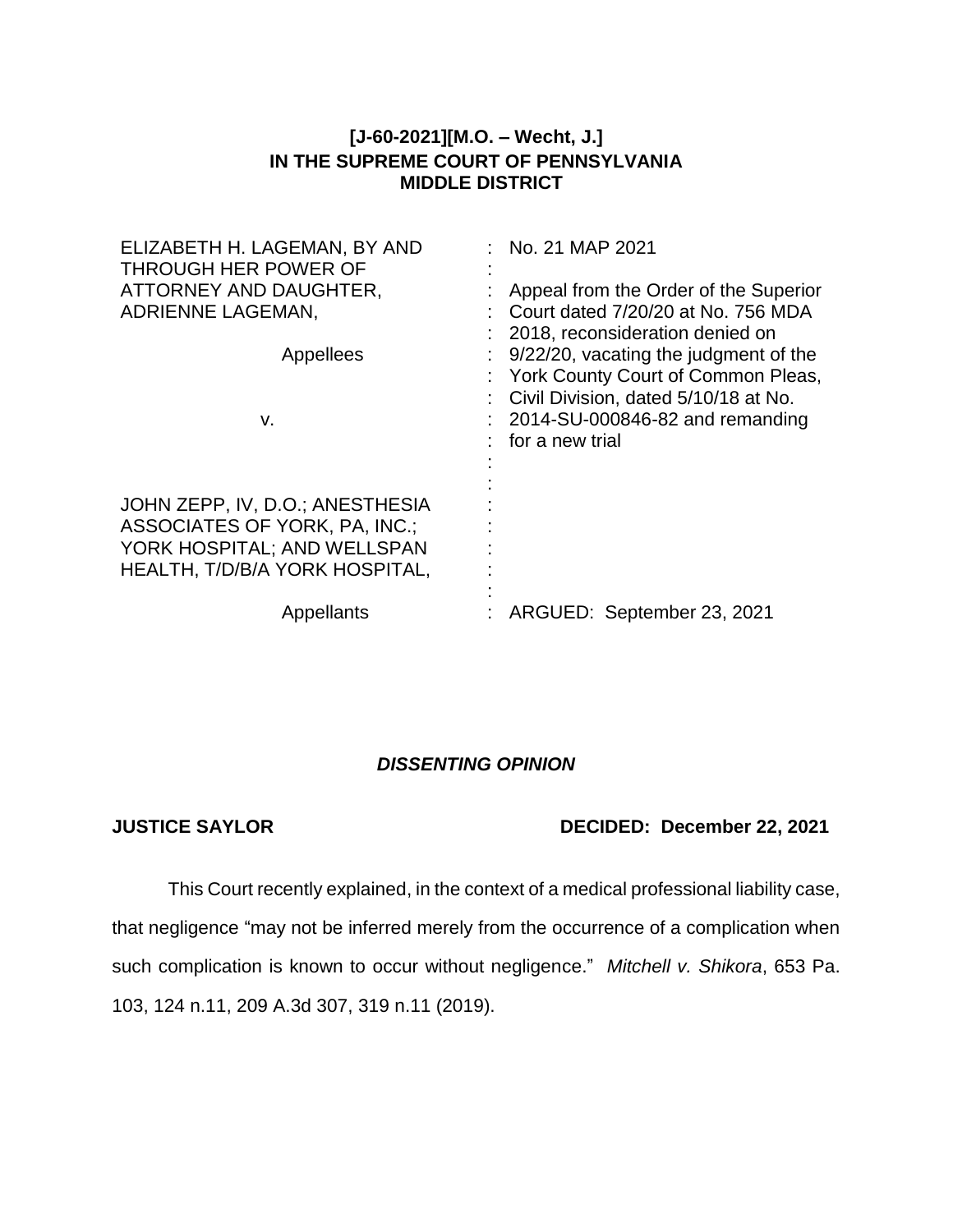There are very good reasons why this principle should be maintained in the common law, in the absence of legislative intervention and adjustment.<sup>1</sup> As I previously have posited:

> The medical malpractice arena is a unique area of litigation in which it is necessary to balance the interests of physicians and injured patients. On the one hand, physicians, by virtue of their occupation, are required to lay hands on patients, and medical decision-making may be complex and some procedures carry high risks. In their efforts to help others, physicians' personal assets are potentially at risk. Some patients who face an inevitable decline in their health, or who suffer setbacks after making informed choices, may nevertheless look for a source of blame. The phenomena of frivolous lawsuits and professional witnesses increase the cost and potential exposure for physicians and insurers. *See, e.g., Cooper v. Schoffstall,* 588 Pa. 505, 522–25, 905 A.2d 482, 493–95 (2006). Although medical malpractice litigation may be steeped in science, physicians are exposed to a "more-likely-than-not" determination by five-sixth of twelve lay jurors who need not necessarily even agree on the ultimate question of liability. *See Fritz v. Wright,* 589 Pa. 219, 223, 907 A.2d 1083, 1085 (2006) (adopting the "any majority" rule governing jury verdicts).

> On the other hand, injured patients also have substantial, constitutionally protected, interests. Medical negligence does occur, and where the requirements of tort law are met, injured patients are entitled to just compensation. *See* PA. CONST. art. I § 11 (embodying the right a remedy). Injured patients may face difficulties in obtaining expert witnesses, particularly in specialty areas, on account of a reluctance on the part of other practitioners to judge a peer negatively. In cases in which evidence of negligence is not readily available or where the amount of potential recovery is not substantial, injured patients may have difficulty obtaining representation

 $\overline{a}$ 

<sup>&</sup>lt;sup>1</sup> The Court has frequently recognized the superior tools and resources available to the Legislature in making difficult social policy decisions involving sharply-competing interests. *See, e.g.*, *Seebold v. Prison Health Servs., Inc.*, 618 Pa. 632, 653, 57 A.3d 1232, 1245 (2012).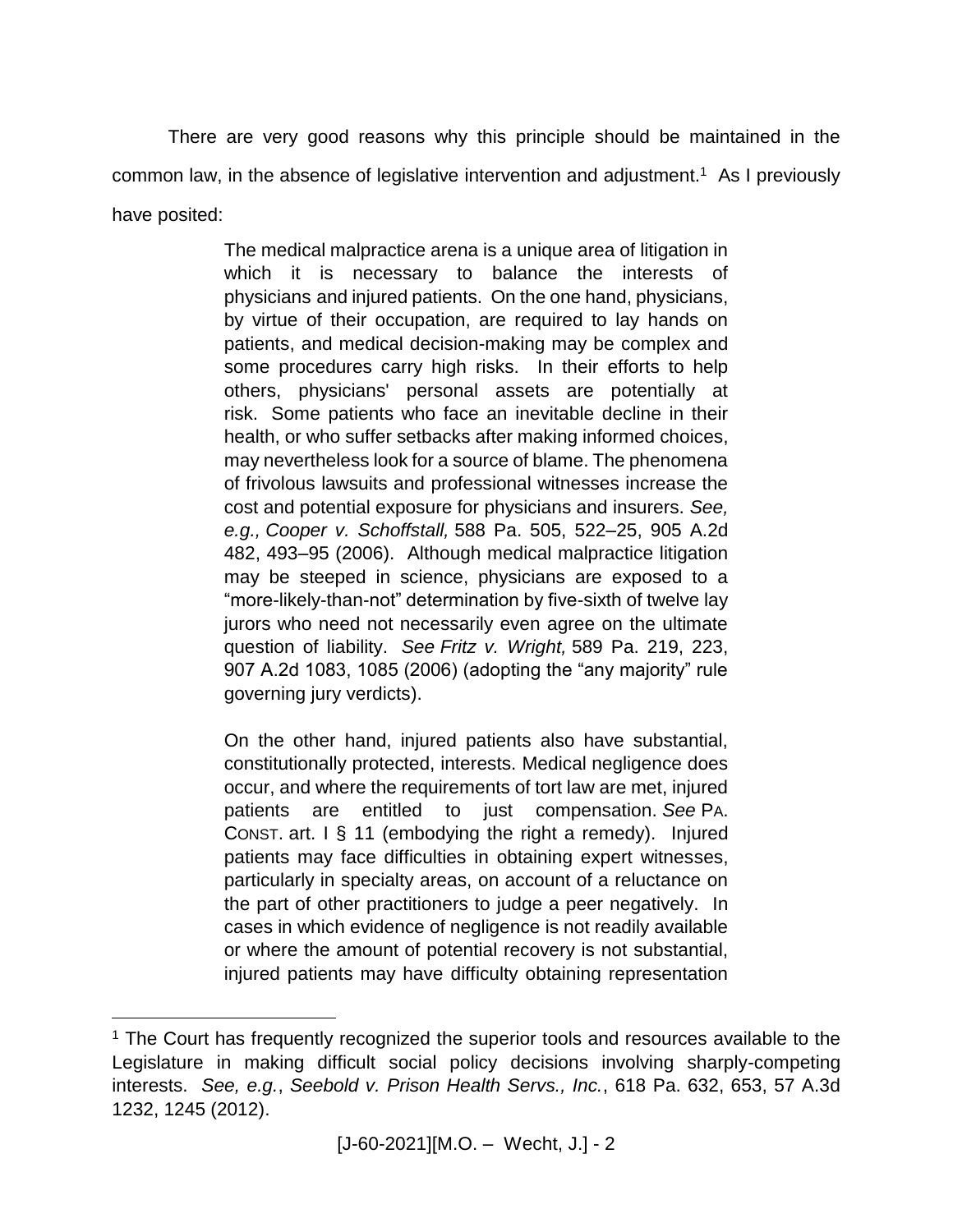and advancing a lawsuit. Litigation phenomena such as that of the professional witness work in both directions. *See Cooper,* 588 Pa. at 522–25, 905 A.2d at 493– 95. More generally, plaintiffs face many of the same unavoidable uncertainties inherent in the justice system as do defendants.

In light of such important, conflicting interests, and the impact of malpractice litigation on access to and quality of medical care, it is very clear that the necessary regulation of the medical malpractice litigation arena requires difficult social policy judgments appropriate to the legislative branch.

*Freed v. Geisinger Med. Ctr.*, 607 Pa. 225, 249–51, 5 A.3d 212, 227–28 (2010) (Saylor,

J., dissenting).

 $\overline{a}$ 

The majority, however, proceeds to employ its common-law power to adopt an expansive mandate for instructions authorizing jurors to infer negligence without specific proof, while sometimes referring to the inference as an alternate "theory of liability." Majority Opinion, slip op. at 35.<sup>2</sup> The majority, however, doesn't ground its approach in any empirical information, for example, assessing the effects of such instructions on jury verdicts. Indeed, the concerns of the medical community that judicial authorization of the inference will foster confusion among jurors, unduly increase the cost of medical services, and serve to undermine the quality of health care in the Commonwealth, *see, e.g.*, Brief for Appellants at 31-32; Brief for *Amici* Am. Med. Ass'n & Pa. Med. Soc'y at 16-18, do not seem to me to have been assessed in any meaningful fashion. Rather, the majority relies

<sup>2</sup> I realize that the majority hasn't required the instruction to be given in *all* medical malpractice cases in which it is requested. But the threshold seems to be quite low, since all the plaintiff needs to do is to adduce expert testimony that an injury ordinarily does not occur in the absence of negligence (which addresses and excludes other causes), notwithstanding that such testimony may be sharply disputed. *See* Majority Opinion, *slip op.* at 37. I find resonance in the concern of Appellants and their *amici* that this sort of opinion testimony can be presented in a broad range of professional liability cases. *See, e.g.*, Brief for Appellants at 27; Brief for *Amici* Am. Med. Ass'n & Pa. Med. Soc'y at 17.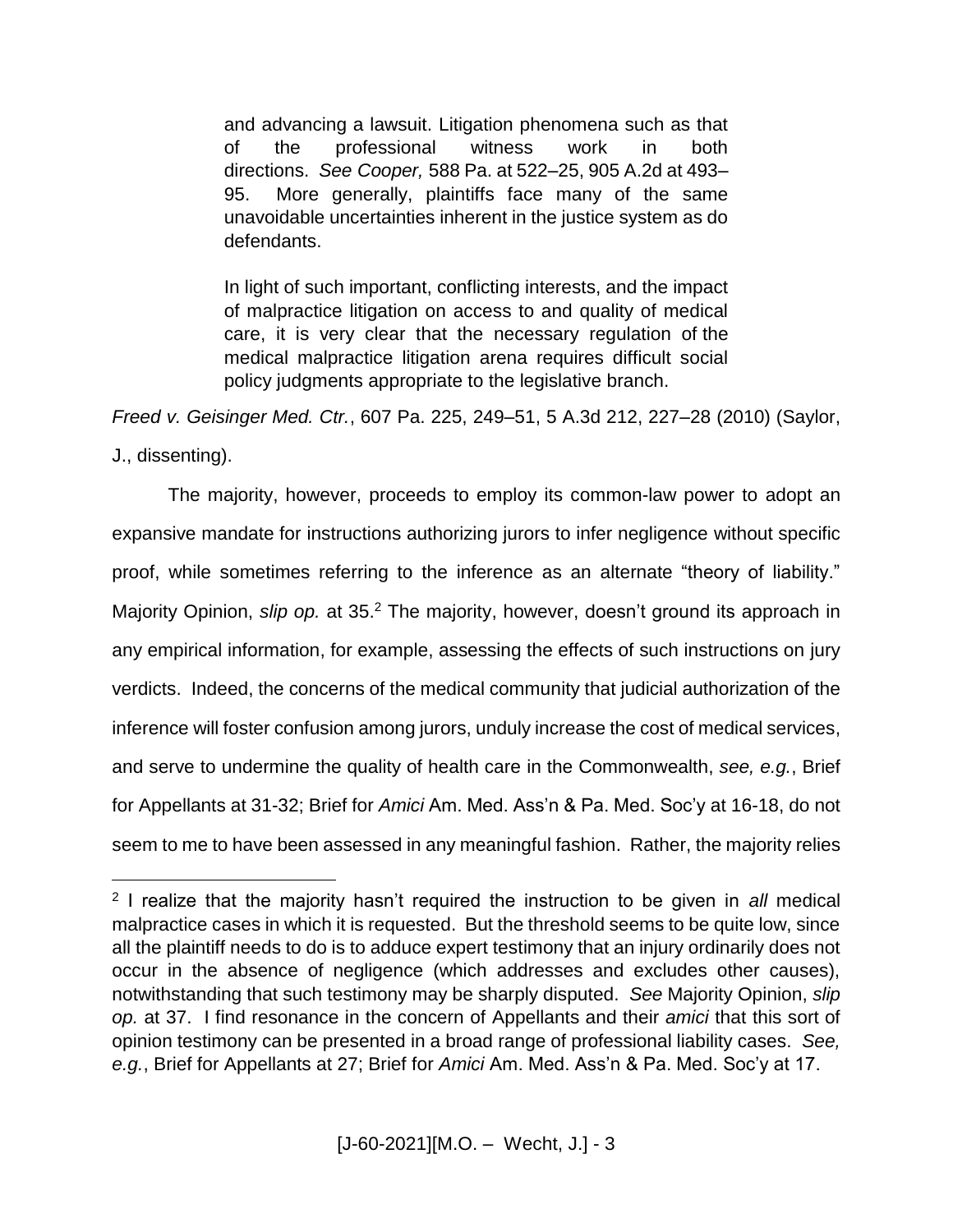largely on the abstract assertion that it would constitute "punishment" to require plaintiffs to be put to their proofs, where they have presented an expert to render an opinion simply about what is ordinary. *See, e.g.*, Majority Opinion, *slip op.* at 36. 3

But, as this Court has previously explained, the doctrine of *res ipsa locuitur* should maintain limited application, "because it is in derogation of the general principle underlying the law of negligence, to wit: that the negligence charged must be established by the evidence." *Norris v. Phila. Elec. Co.*, 334 Pa. 161, 163, 5 A.2d 114, 115 (1939).<sup>4</sup> Consistent with the approach of several other jurisdictions and the plurality opinion in

 $\overline{a}$ 

<sup>&</sup>lt;sup>3</sup> In this portrayal of punitiveness, I believe the majority overstates the ostensible unfairness involved. For example, according to the majority: "[*R*]*es ipsa loquitur* boils down to this: Under certain circumstances a plaintiff may turn to the jury and ask, 'What else could this be *but* malpractice?'" Majority Opinion, *slip op.* at 29 (emphasis in original). I am aware of nothing in this case, however, that would have prevented the plaintiff from turning to the jury and asking precisely that question, grounded on the expert testimony she had presented.

What actually was foreclosed was a charge from the trial court specifically sanctioning an inference of negligence extrinsic to the discrete proof of negligence that Appellee had adduced onto the record. The concern maintained in the medical community -- which the majority has done little to dispel -- is that the court's imprimatur on such an inference tips the scales too far in one direction and will have deleterious collateral consequences in the larger scheme. *See, e.g.*, Brief for *Amici* Am. Med. Ass'n & Pa. Med. Soc'y at 4 ("Giving the jury license to infer, rather than carefully consider the proofs at trial, will significantly expand a plaintiff's ability to convince a jury of the defendant's negligence and unfairly lower the bar to liability for unsuccessful medical treatment, making physicians guarantors of a good outcome.").

<sup>4</sup> Although *Norris* concerned the stronger form of *res ipsa* in the nature of a presumption, as opposed to the inference presently in issue, other jurisdictions have recognized that the potential strength that may be accorded by lay jurors to such an inference also is in derogation of the law of negligence. *See, e.g.*, *Curtis v. Lein*, 239 P.3d 1078, 1081 (Wash. 2010) (explaining that the doctrine -- even in the weaker form in which it "provides nothing more than a permissive inference" -- is "ordinarily sparingly applied, in peculiar and exceptional cases, and only where the facts and the demands of justice make its application essential." (citations omitted)).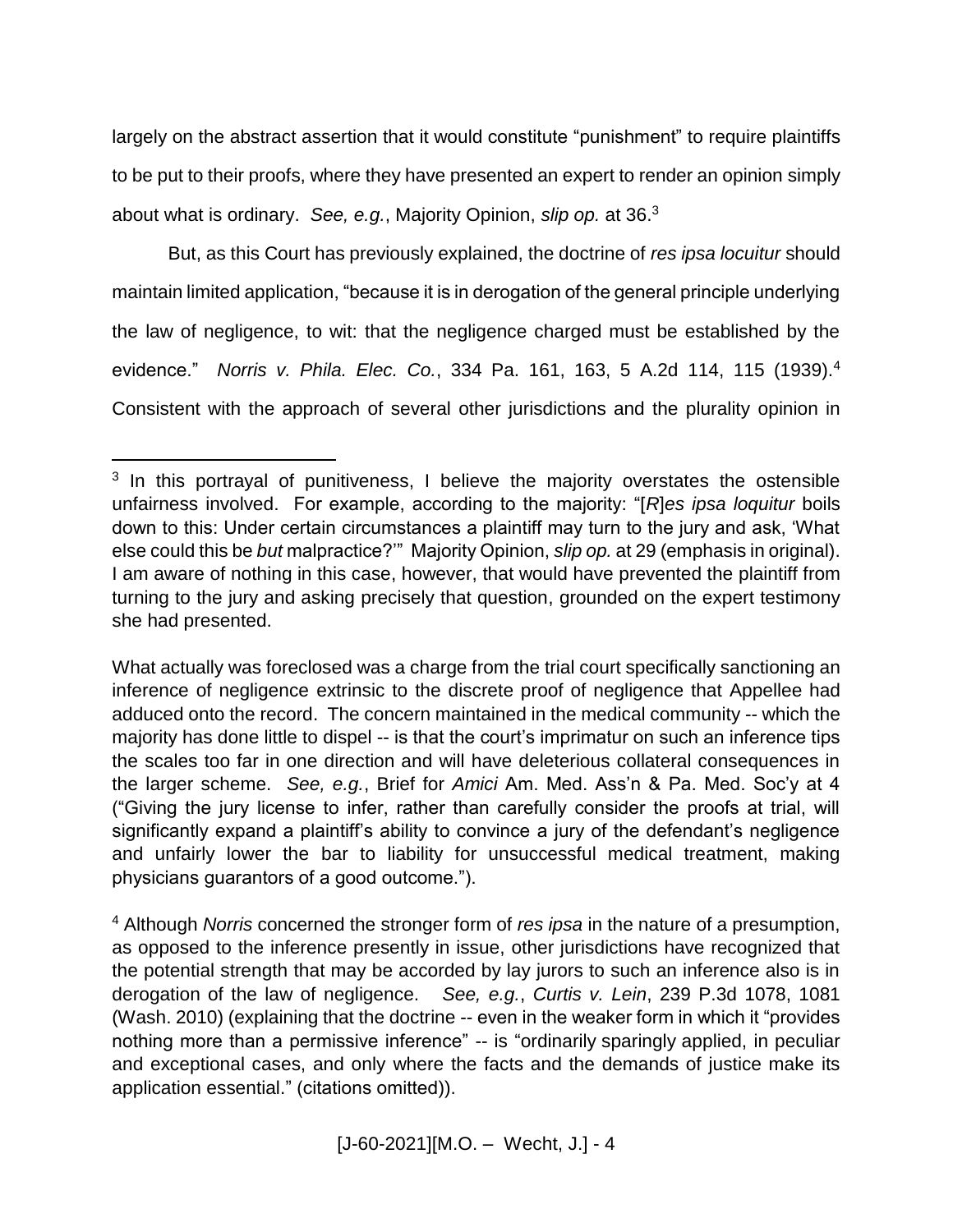*Toogood v. Rogel*, 573 Pa. 245, 824 A.2d 1140 (2003), I agree with the position that this limitation should be accorded special force in medical malpractice cases. *See id.* at 264, 824 A.2d at 1151 ("Public policy reasons exist for . . . limiting *res ipsa loquitur* inferences in medical cases $[1.$ ").<sup>5</sup>

For example, in a hypothetical scenario in which it could be established that a particular adverse result occurs after negligence in 60 percent of cases and idiopathically (*i.e.*, without any known cause) in 40 percent of cases, a plaintiff's expert may readily testify that the result does not "ordinarily" occur in the absence of negligence. If jurors are overtly instructed that they are authorized to disregard the absence of any evidence of actual negligent conduct in such scenarios, there is a substantial -- if not high -- risk that defendant health-care providers would be held to account in many cases where there was, in fact, no negligence.<sup>6</sup>

It is precisely on account of the high social utility of medical treatment and the many uncertainties involved in the underlying science – including the prevalence of inherent risks, known complications, side-effects, idiosyncratic patient responses, and idiopathic results – that a substantial number of jurisdictions continue to carefully restrain

 $\overline{a}$ 

<sup>5</sup> *Accord, e.g.*, *Tappe v. Iowa Meth. Med. Ctr.,* 477 N.W.2d 396, 399 (Iowa 1991) ("Because the doctrine [of *res ipsa loquitur*] creates an inference of negligence without specific proof, it traditionally has been applied sparingly in medical malpractice cases."); *Fleege v. Cimpl*, 305 N.W.2d 409, 413 (S.D. 1981) (same); *Gushlaw v. Roll*, 735 N.Y.S.2d 667, 669–70 (App. Div. 2002) ("While the doctrine of *res ipsa loquitur* has been applied to medical malpractice cases, it has been done so sparingly in recognition of the fact that much of the medical treatment rendered to patients involves inherent risks which, even with adherence to the appropriate standard of care, cannot be eliminated.").

<sup>&</sup>lt;sup>6</sup> The degree of risk, of course, depends on how likely jurors will be to rely on the permissive inference of negligence. Again, no empirical data has been presented to the Court in this respect, but all parties appear to believe that a *res ipsa* charge could have altered the outcome in the present case.